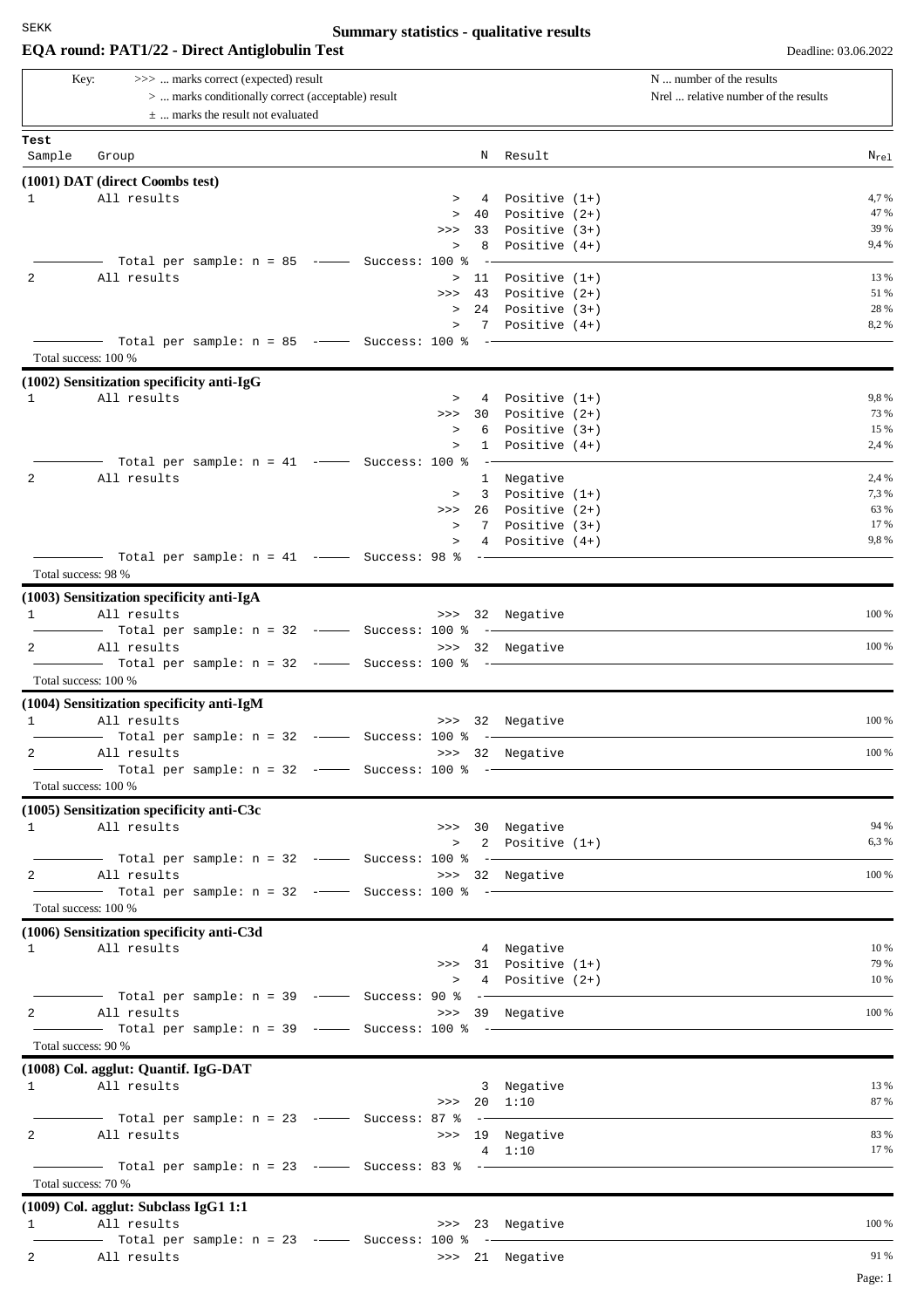SEKK

## **Summary statistics - qualitative results**

| EQA round: PAT1/22 - Direct Antiglobulin Test                                |                                                         |  |                 |                                                                                                                                    | Deadline: 03.06.2022 |
|------------------------------------------------------------------------------|---------------------------------------------------------|--|-----------------|------------------------------------------------------------------------------------------------------------------------------------|----------------------|
| Test                                                                         |                                                         |  |                 |                                                                                                                                    |                      |
| Sample<br>Group                                                              |                                                         |  |                 | N Result                                                                                                                           | $N_{\text{rel}}$     |
| 2 All results                                                                |                                                         |  |                 | 2 Positive (1+)                                                                                                                    | 8,7%                 |
|                                                                              |                                                         |  |                 |                                                                                                                                    |                      |
| Total success: 91 %                                                          |                                                         |  |                 |                                                                                                                                    |                      |
| $(1010)$ Col. agglut: Subclass IgG1 1:100<br>All results<br>$1 \quad \cdots$ |                                                         |  |                 | >>> 23 Negative                                                                                                                    | 100 %                |
|                                                                              | Total per sample: n = 23 --------- Success: 100 % ----- |  |                 |                                                                                                                                    |                      |
| 2 All results                                                                |                                                         |  | >>> 23 Negative | $\frac{1}{1}$ Total per sample: n = 23 - $\frac{1}{1}$ Success: 100 % - $\frac{1}{1}$                                              | 100 %                |
| Total success: 100 %                                                         |                                                         |  |                 |                                                                                                                                    |                      |
| $(1011)$ Col. agglut: Subclass IgG3 1:1                                      |                                                         |  |                 |                                                                                                                                    |                      |
| 1 All results                                                                |                                                         |  |                 | >>> 23 Negative                                                                                                                    | 100 %                |
| $\mathbf{2}$<br>All results                                                  |                                                         |  |                 | >>> 23 Negative                                                                                                                    | 100 %                |
| Total per sample: n = 23 -- Success: 100 % -                                 |                                                         |  |                 |                                                                                                                                    |                      |
| Total success: 100 %                                                         |                                                         |  |                 |                                                                                                                                    |                      |
| $(1012)$ Col. agglut: Subclass IgG3 1:100                                    |                                                         |  |                 |                                                                                                                                    |                      |
| 1 All results                                                                |                                                         |  |                 | >>> 23 Negative                                                                                                                    | 100 %                |
| 2 All results                                                                |                                                         |  |                 | >>> 23 Negative                                                                                                                    | 100 %                |
|                                                                              |                                                         |  |                 |                                                                                                                                    |                      |
| Total success: 100 %                                                         |                                                         |  |                 |                                                                                                                                    |                      |
| (1019) AB0 blood group<br>1 All results                                      |                                                         |  |                 | >>> 56 Blood group: 0                                                                                                              | 100 %                |
|                                                                              |                                                         |  |                 |                                                                                                                                    |                      |
| 2 All results                                                                |                                                         |  |                 | >>> 56 Blood group: A<br>$\frac{1}{1}$ Total per sample: n = 56 -- Success: 100 % --                                               | 100 %                |
| Total success: 100 %                                                         |                                                         |  |                 |                                                                                                                                    |                      |
| $(1020)$ Rh D antigen                                                        |                                                         |  |                 |                                                                                                                                    |                      |
| 1 All results                                                                |                                                         |  |                 | >>> 56 Positive (RhD+)                                                                                                             | 100 %                |
| 2 All results                                                                |                                                         |  |                 | >>> 56 Positive (RhD+)                                                                                                             | 100 %                |
|                                                                              |                                                         |  |                 |                                                                                                                                    |                      |
| Total success: 100 %                                                         |                                                         |  |                 |                                                                                                                                    |                      |
| $(1021)$ Antigen C<br>1 All results                                          |                                                         |  |                 | >>> 46 Positive                                                                                                                    | 100 %                |
|                                                                              |                                                         |  |                 | $\begin{array}{ccccccccc}\n-\text{---} & \text{Total per sample: n = 46} & \text{---} & \text{Success: 100 & & ----}\n\end{array}$ |                      |
| 2 All results                                                                |                                                         |  |                 | >>> 46 Positive                                                                                                                    | 100 %                |
| Total success: 100 %                                                         |                                                         |  |                 |                                                                                                                                    |                      |
| $(1022)$ Antigen c                                                           |                                                         |  |                 |                                                                                                                                    |                      |
| 1 All results                                                                |                                                         |  |                 | >>> 46 Positive                                                                                                                    | 100 %                |
| $\mathbf{2}$<br>All results                                                  | - Total per sample: $n = 46$ -- Success: 100 % --       |  |                 | >>> 46 Positive                                                                                                                    | 100 %                |
| Total per sample: n = 46 -- Success: 100 % --                                |                                                         |  |                 |                                                                                                                                    |                      |
| Total success: 100 %                                                         |                                                         |  |                 |                                                                                                                                    |                      |
| $(1023)$ Antigen Cw                                                          |                                                         |  |                 |                                                                                                                                    |                      |
| 1 All results<br>$\frac{1}{1}$ Total per sample: n = 39 -- Success: 100 % -  |                                                         |  |                 | >>> 39 Negative                                                                                                                    | 100 %                |
| 2 All results                                                                |                                                         |  |                 | >>> 39 Negative                                                                                                                    | 100 %                |
| Total success: 100 %                                                         |                                                         |  |                 |                                                                                                                                    |                      |
| $(1024)$ Antigen E                                                           |                                                         |  |                 |                                                                                                                                    |                      |
| 1 All results                                                                |                                                         |  |                 | >>> 47 Negative                                                                                                                    | 100 %                |
|                                                                              |                                                         |  |                 |                                                                                                                                    |                      |
| 2 All results                                                                |                                                         |  |                 | >>> 47 Negative                                                                                                                    | 100 %                |
| Total success: 100 %                                                         |                                                         |  |                 |                                                                                                                                    |                      |
| (1025) Antigen e                                                             |                                                         |  |                 |                                                                                                                                    |                      |
| 1 All results                                                                |                                                         |  |                 | >>> 46 Positive                                                                                                                    | 100 %                |
| 2 All results                                                                |                                                         |  |                 | >>> 46 Positive                                                                                                                    | 100 %                |
|                                                                              |                                                         |  |                 |                                                                                                                                    |                      |
| Total success: 100 %                                                         |                                                         |  |                 |                                                                                                                                    |                      |

**(1026) Antigen K**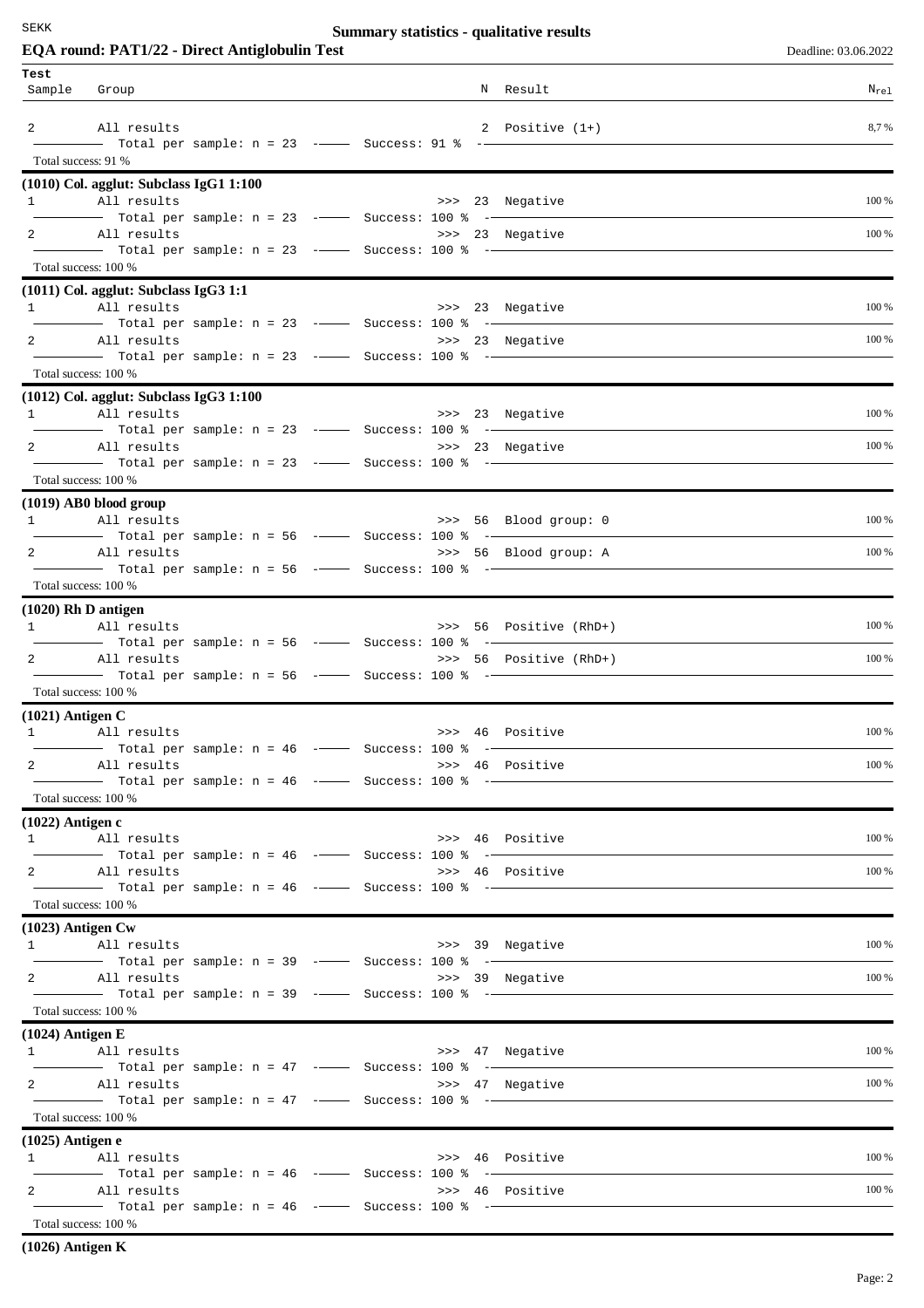SEKK

## **Summary statistics - qualitative results**

|                      | EQA round: PAT1/22 - Direct Antiglobulin Test                                                                          |                                                    |  |                 | Deadline: 03.06.2022 |
|----------------------|------------------------------------------------------------------------------------------------------------------------|----------------------------------------------------|--|-----------------|----------------------|
| Test                 |                                                                                                                        |                                                    |  |                 |                      |
| Sample Group         |                                                                                                                        |                                                    |  | N Result        | $N_{re1}$            |
|                      | 1 All results                                                                                                          |                                                    |  | >>> 48 Negative | 100 %                |
|                      | - Total per sample: $n = 48$ -- Success: 100 % -<br>2 All results                                                      |                                                    |  | >>> 48 Negative | 100 %                |
|                      |                                                                                                                        |                                                    |  |                 |                      |
|                      | Total success: 100 %                                                                                                   |                                                    |  |                 |                      |
| $(1027)$ Antigen k   | 1 All results                                                                                                          |                                                    |  |                 | 100 %                |
|                      |                                                                                                                        |                                                    |  | >>> 27 Positive |                      |
|                      | 2 All results                                                                                                          |                                                    |  | >>> 27 Positive | 100 %                |
| Total success: 100 % |                                                                                                                        |                                                    |  |                 |                      |
| $(1028)$ Antigen M   |                                                                                                                        |                                                    |  |                 |                      |
|                      | 1 All results                                                                                                          |                                                    |  | >>> 25 Positive | 100 %                |
|                      | Total per sample: n = 25 ------- Success: 100 % --------<br>2 All results                                              |                                                    |  | >>> 25 Positive | 100 %                |
|                      | $\overline{\phantom{1}}$ Total per sample: n = 25 - $\overline{\phantom{1}}$ Success: 100 % - $\overline{\phantom{1}}$ |                                                    |  |                 |                      |
|                      | Total success: 100 %                                                                                                   |                                                    |  |                 |                      |
| (1029) Antigen N     |                                                                                                                        |                                                    |  |                 | 100 %                |
|                      | 1 All results<br>Total per sample: $n = 23$ --- Success: 100 % ---                                                     |                                                    |  | >>> 23 Positive |                      |
| $\mathbf{2}$         | All results                                                                                                            |                                                    |  | >>> 23 Negative | 100 %                |
| Total success: 100 % |                                                                                                                        |                                                    |  |                 |                      |
| $(1030)$ Antigen S   |                                                                                                                        |                                                    |  |                 |                      |
|                      | 1 All results                                                                                                          |                                                    |  | >>> 26 Positive | 100 %                |
|                      | 2 All results                                                                                                          |                                                    |  | >>> 23 Negative | 88 %                 |
|                      |                                                                                                                        |                                                    |  | 3 Positive      | 12 %                 |
| Total success: 88 %  |                                                                                                                        |                                                    |  |                 |                      |
| $(1031)$ Antigen s   |                                                                                                                        |                                                    |  |                 |                      |
|                      | 1 All results                                                                                                          |                                                    |  | >>> 16 Negative | 80 %                 |
|                      | Total per sample: n = 20 -- Success: 80 % --                                                                           |                                                    |  | 4 Positive      | 20 %                 |
|                      | 2 All results                                                                                                          |                                                    |  | >>> 20 Positive | 100 %                |
|                      |                                                                                                                        | - Total per sample: $n = 20$ --- Success: 100 % -- |  |                 |                      |
| Total success: 80 %  |                                                                                                                        |                                                    |  |                 |                      |
| $(1032)$ Antigen P1  | 1 All results                                                                                                          |                                                    |  | >>> 22 Positive | 100 %                |
|                      | Total per sample: $n = 22$ -- Success: 100 % -                                                                         |                                                    |  |                 |                      |
|                      | 2 All results<br>- Total per sample: $n = 22$ -- Success: 100 % --                                                     |                                                    |  | >>> 22 Positive | 100 %                |
|                      | Total success: 100 %                                                                                                   |                                                    |  |                 |                      |
| (1033) Antigen Jka   |                                                                                                                        |                                                    |  |                 |                      |
|                      | 1 All results                                                                                                          |                                                    |  | >>> 29 Negative | 100 %                |
| $2^{\circ}$          | All results                                                                                                            |                                                    |  | >>> 29 Positive | 100 %                |
|                      | Total per sample: n = 29 - Success: 100 % -                                                                            |                                                    |  |                 |                      |
|                      | Total success: 100 %<br>(1034) Antigen Jkb                                                                             |                                                    |  |                 |                      |
|                      | 1 All results                                                                                                          |                                                    |  | >>> 28 Positive | 100 %                |
|                      | $\frac{1}{1}$ Total per sample: n = 28 - $\frac{1}{1}$ Success: 100 % - $\frac{1}{1}$                                  |                                                    |  |                 |                      |
|                      | 2 All results                                                                                                          |                                                    |  | >>> 28 Positive | 100 %                |
|                      | Total success: 100 %                                                                                                   |                                                    |  |                 |                      |
| $(1035)$ Antigen Lea |                                                                                                                        |                                                    |  |                 |                      |
|                      | 1 All results                                                                                                          |                                                    |  | >>> 20 Negative | 100 %                |
|                      | 2 All results                                                                                                          |                                                    |  | >>> 20 Negative | 100 %                |
| Total success: 100 % | Total per sample: n = 20 -- Success: 100 % --                                                                          |                                                    |  |                 |                      |
| (1036) Antigen Leb   |                                                                                                                        |                                                    |  |                 |                      |
|                      | 1 All results                                                                                                          |                                                    |  | >>> 20 Positive | 100 %                |
|                      | 2 All results                                                                                                          |                                                    |  | >>> 20 Positive | 100 %                |
|                      |                                                                                                                        |                                                    |  |                 | Page: 3              |
|                      |                                                                                                                        |                                                    |  |                 |                      |